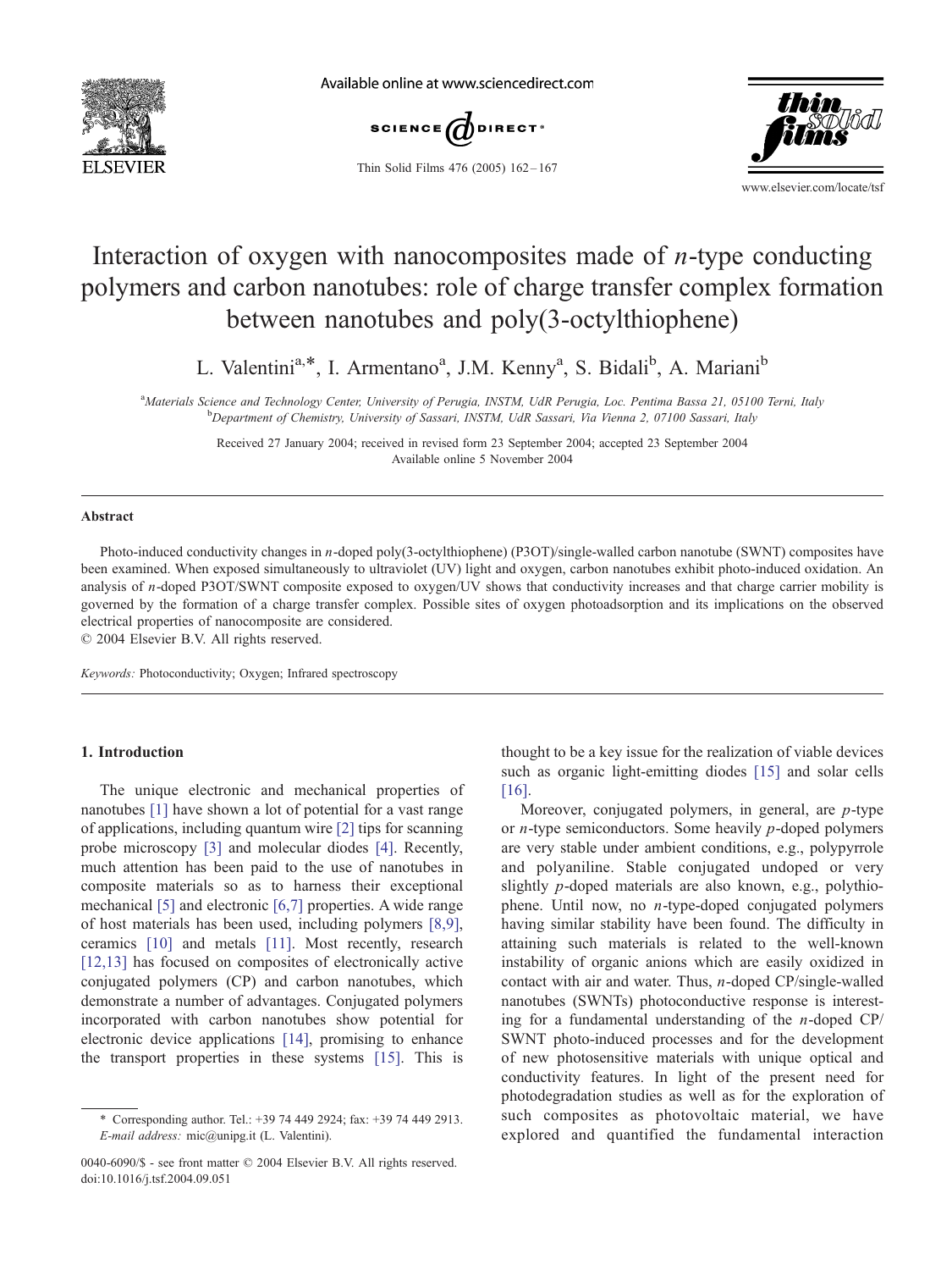<span id="page-1-0"></span>between molecular oxygen and thin films of K-doped P3OT/SWNTs, using photoelectrical measurements and Fourier transform infrared spectroscopy (FTIR). Films of SWNTs and K-doped P3OT/SWNTs were exposed to constant ultraviolet  $(UV)/O<sub>2</sub>$  dosages at variable  $O<sub>2</sub>$ pressures and characterized in situ.

### 2. Experimental details

SWNTs were obtained from CarboLex and consisted of  $\approx$  50–70 vol.% SWNTs produced using the arc discharge method and with a Ni–Y catalyst. This material was purified as reported elsewhere [\[17\].](#page-5-0) Furthermore, the presence of defect sites that were likely to occur in the as-grown nanotube sidewall were confirmed with Raman spectroscopy [\[17\].](#page-5-0)

The poly(3-octylthiophene) (P3OT) was purchased from Sigma-Aldrich. P3OT (60 mg), dissolved in 25 ml of CHCl3, was introduced to a 100-ml round-bottomed flask. The flask was connected to a rotating evaporator to remove  $CHCl<sub>3</sub>$  (the bath temperature was 318 K). Due to the rotation of the flask, P3OT was obtained as a thin film. The P3OT film (60 mg) and 200 mg of K were transferred to a 10-ml round-bottomed flask, and several vacuum/Ar cycles were carried out, the last being vacuum. The flask was immersed in a thermostatic oil bath (433 K). After 96 h, it was cooled to room temperature, and the film was removed from the flask.

The SWNT powder was added to chloroform, and a high-power ultrasonic probe was used to disperse the nanotubes. Then, they were blended  $(0.5 \text{ wt.} - \%)$  with Kdoped P3OT and sonicated for 1 h. The K-doped P3OT/ SWNT composite film was then deposited by drop and spin-coating onto  $Si_3N_4/Si$  substrates provided with platinum interdigital electrodes as reported elsewhere [\[18\].](#page-5-0)

To characterize the temperature dependence of the electrical transport properties, SWNTs and an n-doped P3OT/SWNT composite deposited onto the electrodes were held in a LEYBOLD COLD-HEAD cryodyne refrigerator with the temperature that was controlled by a 1901 temperature controller. To check whether the presence of UV light and oxygen led to photo-induced conductivity changes in the SWNT and n-doped P3OT/ SWNT composite, the electrical resistance was monitored for several on/off light illumination cycles as a function of exposure to oxygen/UV radiation with oxygen molecules that were injected in the resistance measurements system with a variable pressure ranging from  $2 \times 10^4$  to  $4 \times 10^4$  Pa. The electrical measurements were performed by fixing the temperature of the samples at 298 K.

Infrared transmission spectroscopy (IR) was performed in the air using an FTIR spectrophotometer in the 500–  $4000$ -cm<sup>-1</sup> range.

### 3. Results

Fig. 1a shows the time dependence of the electrical resistance of the SWNT sample maintained at 298 K and a pressure of  $10^{-1}$  Pa. From the figure, it is clear that the resistance slightly increases when air is removed from the sample. After 200 min, the value of the resistance stabilizes. Starting from the outgassed sample,  $2 \times 10^4$  Pa of oxygen was injected into the resistance measurement system. After oxygen injection, no resistance change occurred.

The electrical resistance of the SWNTs were then monitored as a function of exposure to UV radiation in oxygen. In Fig. 1b, electrical resistances for vacuum/UVexposed and oxygen/UV-exposed SWNTs are plotted. When carrying out photoelectrical measurements in a  $10^{-1}$  Pa vacuum, we observed that the conductance of the nanotubes dramatically decreased upon UV illumination and exhibited no appreciable recovery when the light was switched off (data not shown). These results are consistent with UV-lightinducing desorption of molecular oxygen from SWNTs [\[19\].](#page-5-0) However, the electrical resistance sign reverses when films were exposed to oxygen/UV light (Fig. 1b). The motivation for this part of the work was to determine whether the



Fig. 1. (a) Evolution of the SWNT sample normalized resistance ( $R_{10}$  is the initial resistance of the sample) under exposure to  $10^{-1}$  and  $2 \times 10^{4}$  Pa of oxygen. (b) Evolution of the same sample normalized resistance  $(R_{10})$  is the initial resistance of the sample) under exposure to vacuum  $(10^{-1}$  Pa) and  $2 \times 10^4$  Pa of oxygen in UV light. At the time, marked by the dashed vertical line, the sample was exposed to oxygen.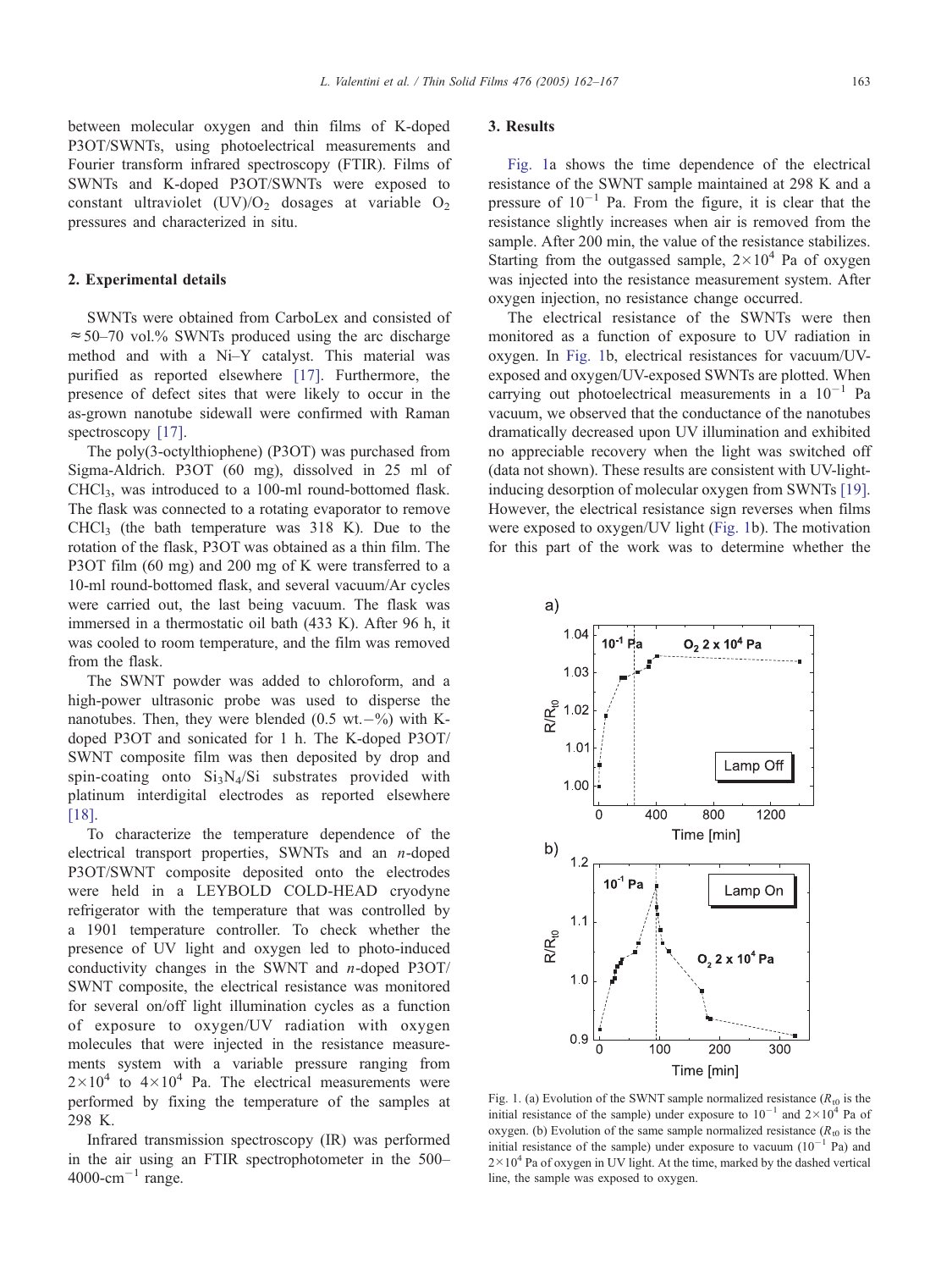<span id="page-2-0"></span>presence of UV light leads to photo-induced diffusion of oxygen in the SWNT films.

After this, the photoelectrical measurements were monitored as functions of vacuum and oxygen pressure in the Kdoped P3OT sample (Fig. 2a). From the figure, it is clear that, when outgassing the sample, the resistance decreases. Starting from the outgassed sample,  $2 \times 10^4$  and  $4 \times 10^4$  Pa of oxygen was subsequently injected into the resistance measurement system, and, after injection, no resistance change was observed.

The typical photoelectrical responses of a K-doped P3OT sample for the on/off light illumination cycles in air, vacuum and oxygen are shown in Fig. 2b. Two features in the photoelectrical temporal behaviour are of interest: a high rise/decay of the photocurrent in response to the on/off illumination step and photodegradation when the sample was exposed to oxygen and air.



Fig. 2. (a) Evolution of the K-doped P3OT sample normalized resistance  $(R_{t0}$  is the initial resistance of the sample) during exposure to vacuum (10<sup>-1</sup>) Pa),  $2 \times 10^4$  and  $4 \times 10^4$  Pa of oxygen. At the time, marked by the dashed vertical line, the sample was exposed to oxygen. (b) Temporal photoelectrical resistance response of the K-doped P3OT sample with on/off illumination steps in vacuum ( $10^{-1}$  Pa), air and  $2 \times 10^{4}$  Pa of oxygen. The inset shows the temporal photoelectrical resistance response of the P3OT sample with on/off illumination steps in  $2 \times 10^4$  Pa of oxygen.



Fig. 3. (a) Evolution of the K-doped P3OT/SWNT sample normalized resistance ( $R_{t0}$  is the initial resistance of the sample) during exposure to  $2 \times 10^4$  Pa of oxygen in room light. The inset shows the evolution of the Kdoped P3OT/SWNT sample normalized resistance during exposure to vacuum  $(10^{-1}$  Pa). (b) Evolution of the K-doped P3OT/SWNT sample normalized resistance during exposure to vacuum ( $10^{-1}$  Pa) and  $2 \times 10^{4}$  Pa of oxygen in UV light. At the time, marked by the dashed vertical line, the sample was exposed to oxygen. (c) Temporal photoelectrical resistance response of the K-doped P3OT/SWNT sample with on/off illumination steps in vacuum ( $10^{-1}$  Pa), air and  $2 \times 10^{4}$  Pa of oxygen.

Starting from the outgassed condition, we monitored the evolution of the K-doped P3OT/SWNT sample resistance while being exposed to oxygen. Fig. 3a depicts the resistance decrease from the beginning of the oxygen injection. In Fig. 3b, electrical resistances for the vacuum/ UV-exposed and oxygen/UV-exposed K-doped P3OT/ SWNT samples are plotted. From Fig. 3b, it turns out that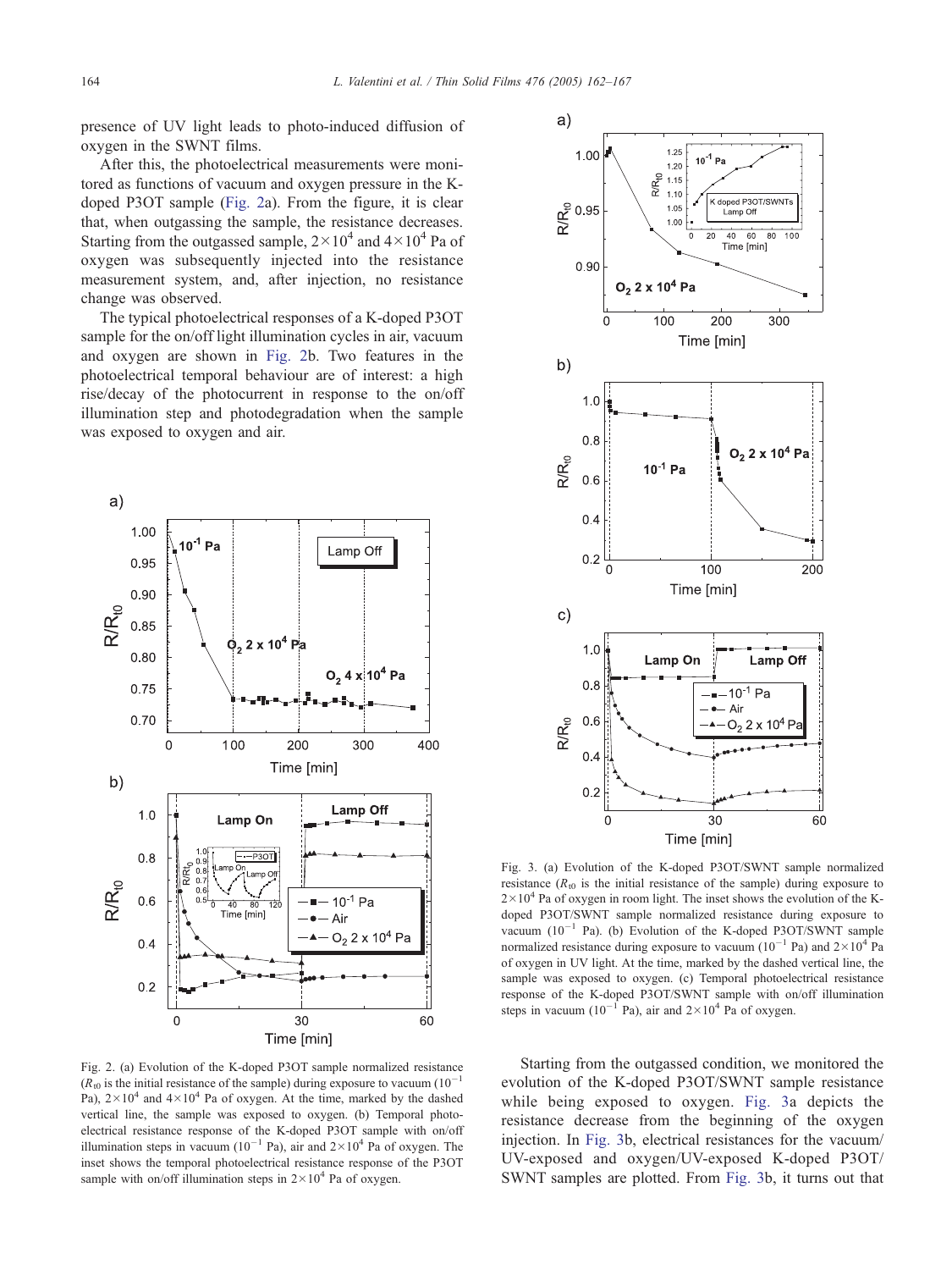

the composite's resistance decreases when the K-doped P3OT/SWNT sample is under vacuum (i.e.,  $10^{-1}$  Pa), with the amplitude of resistance variation similar to that observed in room light. On the contrary, for the oxygen/UV-exposed sample, the resistance rate decrease is markedly accelerated.

[Fig. 3c](#page-2-0) shows the photoelectrical response of the composite for the on/off light illumination cycles in vacuum, air and oxygen. Two general observations can be made: the "on" current is increased upon oxygen exposure, and the photoelectrical response shows a relaxation time.

FTIR spectra of the K-doped P3OT and K-doped P3OT/ SWNTs are reported in Fig. 4. The FTIR of the samples was monitored over a 60-min period of air/UV irradiation. Several features concerning the FTIR spectra of the Kdoped P3OT sample should be noted: (I) The formation of relatively strong absorption bands at 1395 and 1370  $cm^{-1}$ relating to the symmetric and asymmetric bending of the OH group [\[20\]](#page-5-0) (Fig. 4a). (II) The formation of strong bands in the region  $1260-1000$  cm<sup>-1</sup>, which indicate sulfine residues of the structure  $C = S<sup>+</sup>O^-$  or  $C = S = O$ . The 1090 and  $1020 \text{ cm}^{-1}$  bands are attributed to C=S stretching and S=O vibrations, respectively, of  $C=S<sup>+</sup>O<sup>-</sup>$  [\[21–26\].](#page-5-0) Absorptions at  $1226$  cm<sup>-1</sup> are characteristic vibrational modes of the alternate resonance structure, C=S=O (Fig. 4b). (III) A decrease in the aliphatic C–H stretching peak in the region of 2900  $cm^{-1}$  due to a loss in the alkyl side chain. This is considered to be direct evidence of the participation of the alkyl chain in the photochemistry of poly(3-alkylthiophenes) [\[20\]](#page-5-0) (Fig. 4c). (IV) A decrease in the absorption bands, characteristic of interannular stretching modes (1460  $\text{cm}^{-1}$ ) and a decrease in the aromatic C–H out of plane deformation at 823 cm<sup>-1</sup> (Fig. 4d–e). This is attributed to the disruption of the conjugated system [\[20\].](#page-5-0)

The IR spectra of the K-doped P3OT/SWNT sample are reported in [Fig. 5.](#page-4-0) In these spectra ([Fig. 5a](#page-4-0)–b), we note that signals relating to new species on the composite's surface are not present, that is, the air-exposed composite has a spectrum similar to that of the sample under air/UV irradiation.

### 4. Discussion

The photo-induced oxygen adsorption on SWNTs may be explained in terms of changes in the surface electronic structure upon UV illumination, which are associated to the characteristic charge transfer properties of nanoscale carbon materials. The effect of  $O<sub>2</sub>$  adsorbed on the electrical resistance of SWNTs presented in [Fig. 1](#page-1-0) is fully consistent

Fig. 4. FTIR of a K-doped P3OT sample on KBr disks as a function of time of irradiation: (a) bending of the OH group; (b) C=S stretching and S=O vibrations of  $C=S<sup>+</sup>O<sup>-</sup>$ ; (c) C-H stretching; (d) interannular stretching modes; (e) aromatic C–H out of plane deformation. Solid line: K-doped P3OT sample in air; dashed line: K-doped P3OT sample over a 30-min period of air/UV irradiation, Dotted line: K-doped P3OT sample over a 60 min period of air/UV irradiation.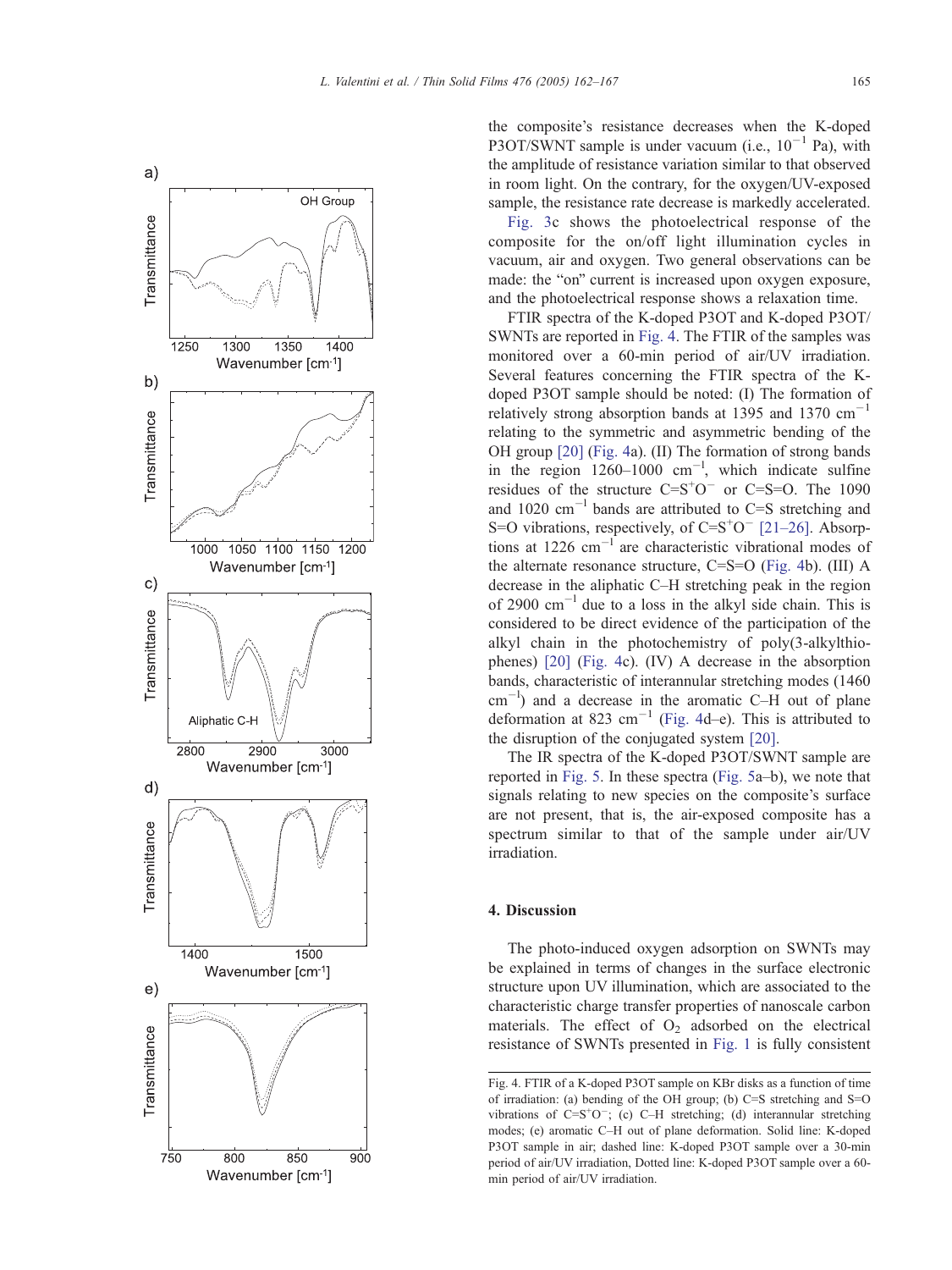<span id="page-4-0"></span>

Fig. 5. FTIR of a K-doped P3OT/SWNT sample on KBr disks as a function of the time of irradiation: (a)  $2800-3000$  cm<sup>-1</sup> region and (b)  $400-1700$  $cm^{-1}$  region. Solid line: K-doped P3OT/SWNT sample in air, dotted line: K-doped P3OT/SWNT sample over a 60-min period of air/UV irradiation.

with theoretical calculations reported in Refs. [\[27,28\].](#page-5-0) In particular, the band structure and density of states results predict that  $O<sub>2</sub>$  molecules interact with nanotube lattice defects, giving rise to a significant charge transfer from the nanotubes to the  $O_2$  molecules and that UV light excitation of the  $O_2$  molecules to its singlet state give rise to a significant reduction of the activation energy for their chemisorption. Accordingly to the results reported in Refs. [\[27,28\],](#page-5-0) in the case of a physisorbed spin-polarized (triplet) oxygen molecule, the charge transfer is negligible and cannot account for the experimentally observed effects attributed to oxygen absorption in the photoelectrical measurements. A stronger interaction, associated with chemisorption, must be invoked to account for the experimental data reported in [Fig. 1.](#page-1-0) In particular, the existence of a possible chemisorbed activated singlet state for oxygen on nanotubes is confirmed by our experimental findings. Oxygen chemisorbs on the nanotube surface and effectively traps the local charges resulting from UV illumination.

An additional comment should be made on the role of potassium in the photo-induced oxidation process. It was established [\[29\]](#page-5-0) that potassium dedoping occurs as a consequence of oxygen exposure leading to the formation of K–O species. On this regard, we observed that the photoelectrical response of a P3OT/SWNT sample for the on/off light illumination cycles in oxygen (data not shown) shows a lower rise/decay of the photocurrent in response to

the on/off illumination step. This, explained by a model in which the most important mechanism involved the strong change in the n-doped P3OT/SWNT film when the composite is submitted to  $O_2$  and UV light excitation, is the modification of the density of states of the semiconductor nanotube surface during the exposition to  $O_2$ , with the introduction of an impurity-like level near the onset of the valence band of the nanotube. A large number of interacting  $O<sub>2</sub>$  molecules act as a temporary p doping of the nanotube, and therefore the resistance of both the nanotube body and the intertube tunnelling barrier are lowered with respect to the unexposed nanotubes. Then, potassium donates electrons to the nanotube rope, thus, if this concurs with the oxidation process, electrons are captured by oxygen, and the remaining photoholes become major photocarriers.

Moreover, it is well established that singlet oxygen undergoes addition to polymers that possess double bonds. The product is a hydroperoxide, which, upon photolysis, initiates an autocatalytic chain reaction leading to chain scission [\[30\].](#page-5-0) It is postulated that photochain scission of Kdoped P3OT occurs via the hydroperoxide route in as much as the number of double bonds in the polymer is large and thiophenes are efficient singlet oxygen photosensitizers. This is supported experimentally by the marked dependence of the photoelectrical yield on the loss of the reversibility of the on/off illumination cycles only in the presence of oxygen.

The observation that, for the K-doped P3OT/SWNT, a photoconductive relaxation time was observed is consistent with the average singlet oxygen diffusion time inside the polymer film reported elsewhere [\[31\].](#page-5-0)

#### 5. Conclusions

These studies show how oxygen interacts with  $n$ -doped P3OT/SWNT thin films by inducing a charge transfer complex with SWNTs. Our experimental findings performed on SWNTs suggest that oxygen forms a charge transfer complex with SWNTs. The charge transfer complex is largely responsible for the generation charge carriers in semiconducting n-type conjugated polymer/SWNT composite exposed to oxygen; that is, the photoconductivity of the composite increases with oxygen pressure. These composites act as both the amplifying and sensing medium; thinfilm transistors using poly(3-alkylthiophenes)/SWNTs might prove to have interesting oxygen-sensor applications.

## Acknowledgements

One of the authors (I.A.) gratefully acknowledge the financial support from the National Consortium of Materials Science and Technology. The authors would like to thank Prof. S. Santucci for the free supply of the  $Si_3N_4/Si$ substrates provided with platinum electrodes.